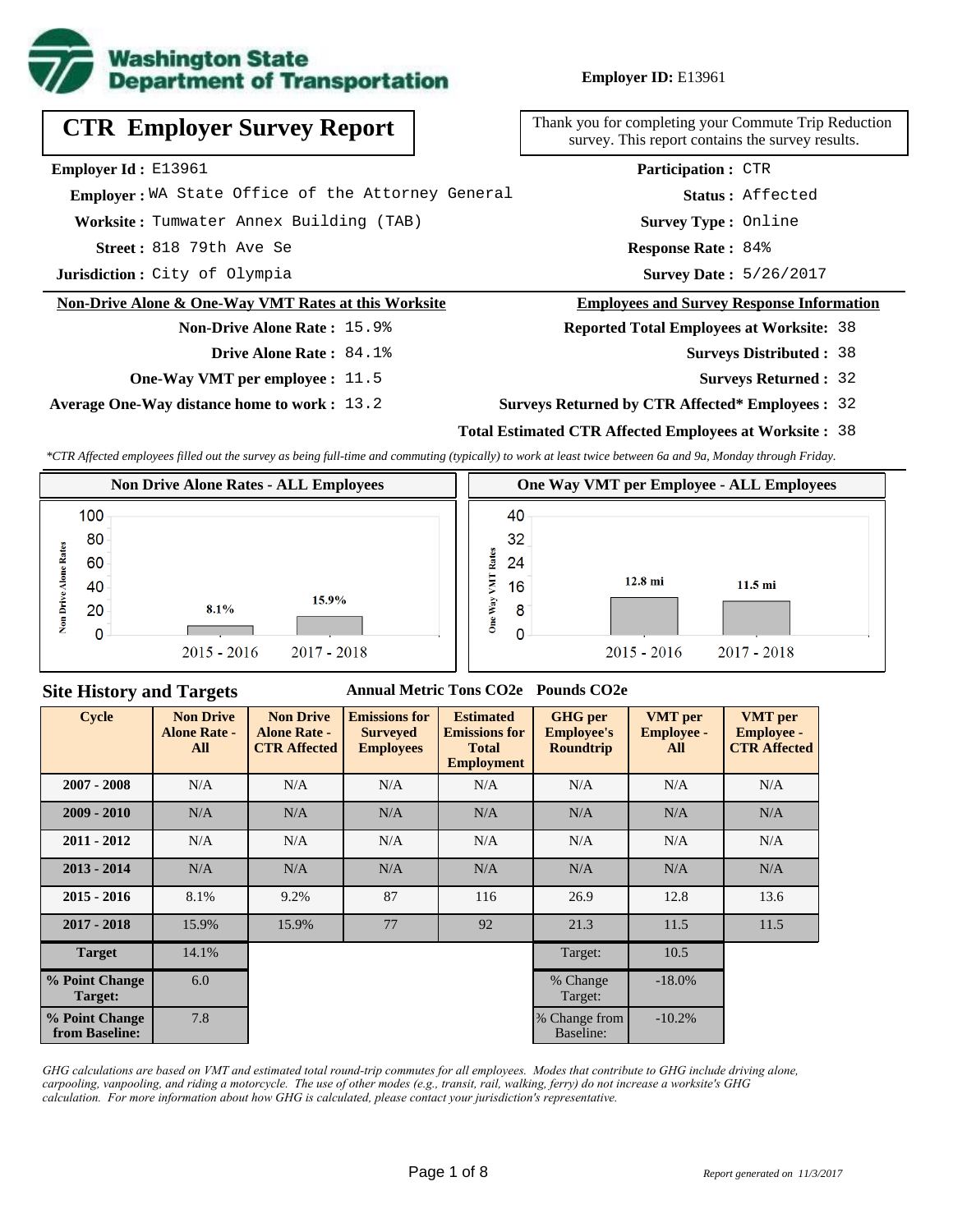

### **Commute Trips By Mode - All Employees**

**Q.4: Last week, what type of transportation did you use each day to commute TO your usual work location? (Mode used for the longest distance.)**



*\* Motorcycle-1 is now included in Drive Alone and Motorcycle-2 is included in Carpool. Information about these trips is still available by request.*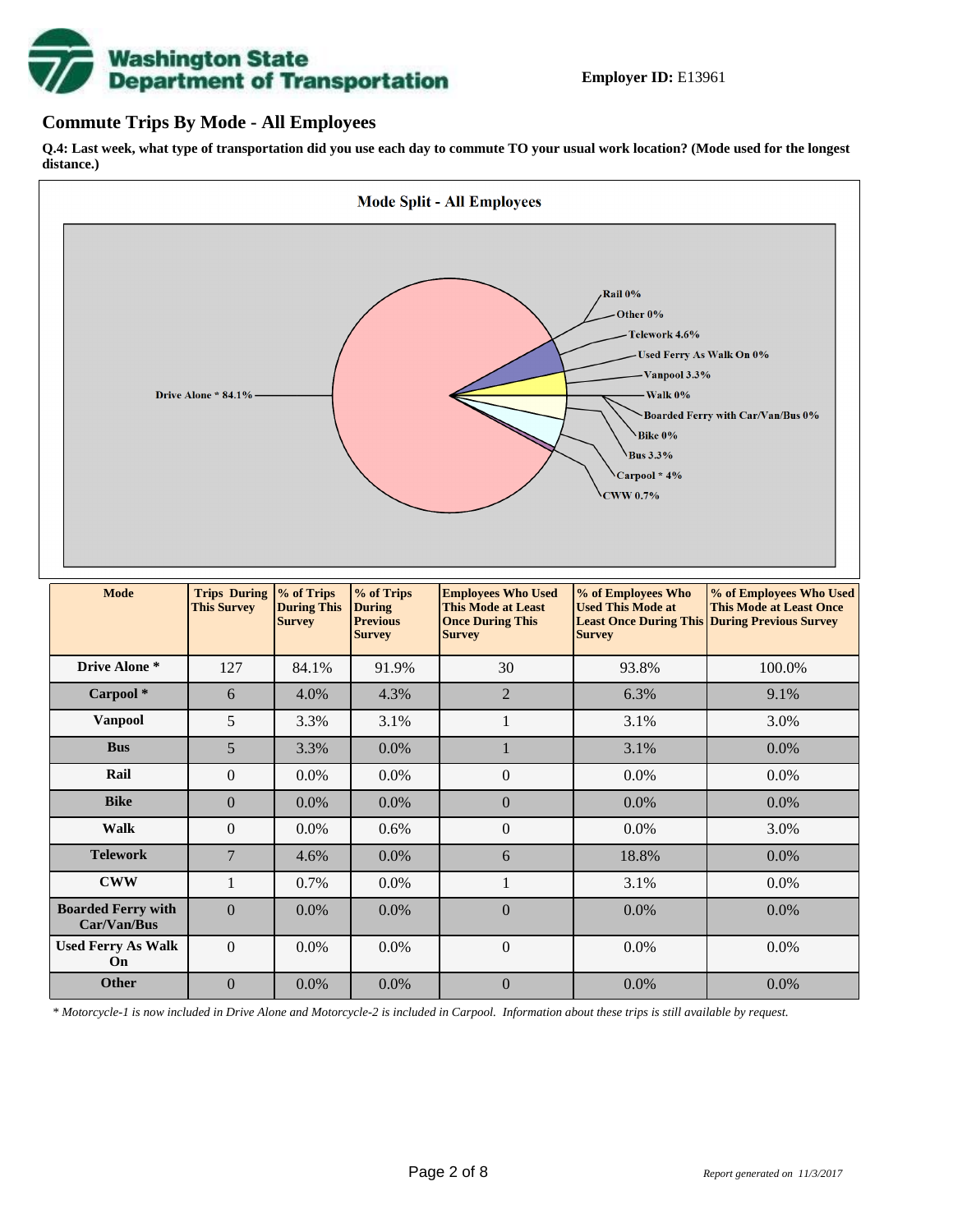

### **Commute Trips By Mode - Affected Employees**

**Q.4: Last week, what type of transportation did you use each day to commute TO your usual work location? (Mode used for the longest distance.)**



*\* Motorcycle-1 is now included in Drive Alone and Motorcycle-2 is included in Carpool. Information about these trips is still available by request.*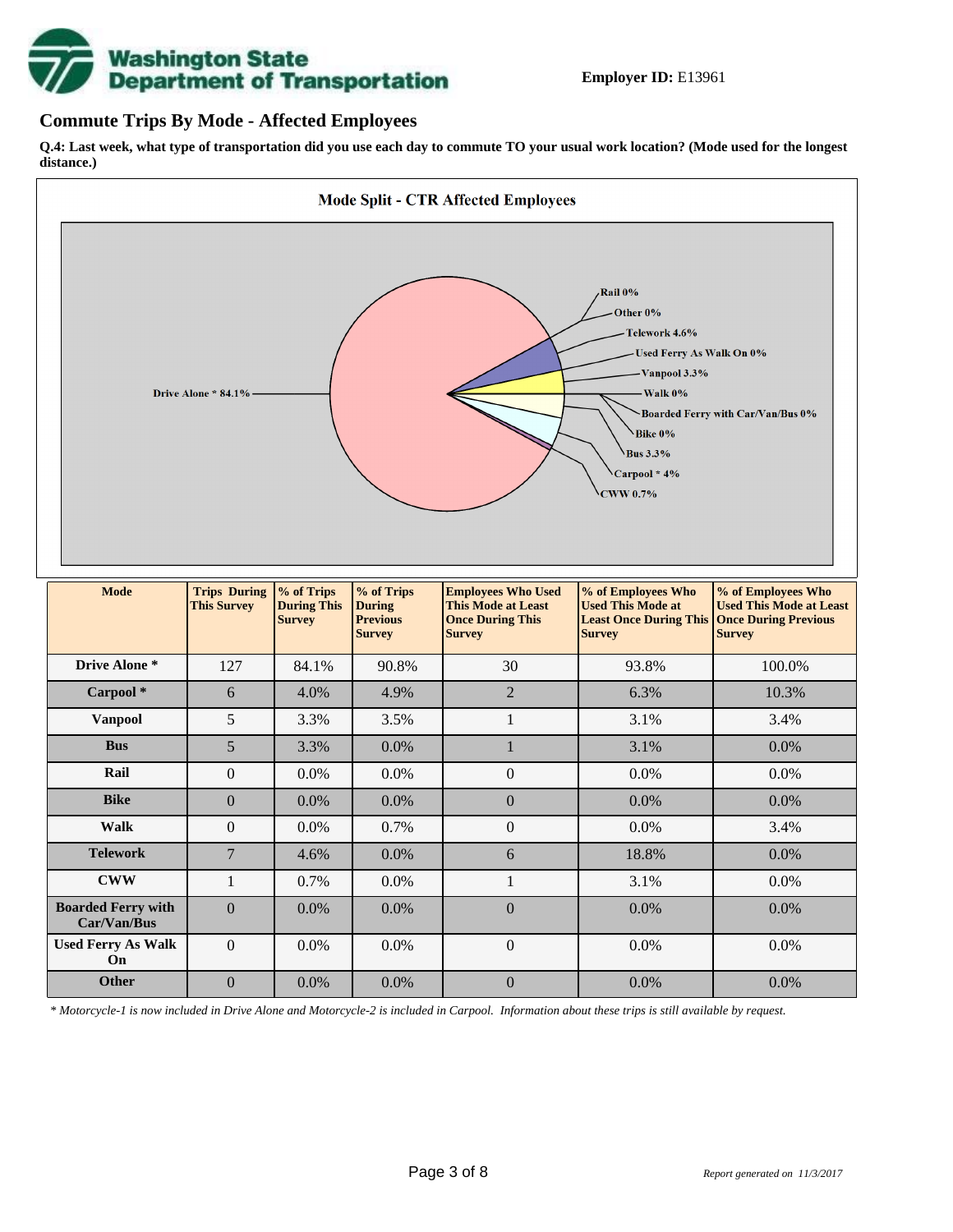

## **Alternative Modes - Number of Employees Who Used a Non-Drive Alone Mode:**

| <b>Non-Drive Alone</b><br><b>Number Of Days</b> | Exactly this $# of$<br><b>Employees</b> | <b>Exactly this % of</b><br><b>Employees</b> | At least # of<br><b>Employees</b> | At least % of<br>employees |  |  |
|-------------------------------------------------|-----------------------------------------|----------------------------------------------|-----------------------------------|----------------------------|--|--|
| 0 Day                                           | 22                                      | 69%                                          | 32                                | 100%                       |  |  |
| 1 Days                                          | 5                                       | 16%                                          | 10                                | 31%                        |  |  |
| 2 Days                                          | $\overline{c}$                          | 6%                                           | 5                                 | 16%                        |  |  |
| 3 Days                                          | $\theta$                                | 0%                                           | 3                                 | 9%                         |  |  |
| 4 Days                                          | $\theta$                                | 0%                                           | 3                                 | 9%                         |  |  |
| 5 Days                                          | 3                                       | 9%                                           | 3                                 | 9%                         |  |  |
| <b>6 or More Days</b>                           | 0                                       | 0%                                           | $\Omega$                          | 0%                         |  |  |

### **Count by Occupancy of Carpools and Vanpools**

**Q.4 If you used a carpool or vanpool as part of your commute, how many people (age 16 or older) are usually in the vehicle?**

| <b>Ridesharing Occupancy</b> | <b>Mode</b> | <b>Response Count</b> |  |  |  |
|------------------------------|-------------|-----------------------|--|--|--|
| $2*$                         | Carpool     | 6                     |  |  |  |
| 3                            | Carpool     | $\overline{0}$        |  |  |  |
| 4                            | Carpool     | $\boldsymbol{0}$      |  |  |  |
| 5                            | Carpool     | $\boldsymbol{0}$      |  |  |  |
| >5                           | Carpool     | $\boldsymbol{0}$      |  |  |  |
| $<$ 5                        | Vanpool     | $\overline{0}$        |  |  |  |
| 5                            | Vanpool     | $\overline{0}$        |  |  |  |
| 6                            | Vanpool     | 5                     |  |  |  |
| 7                            | Vanpool     | $\boldsymbol{0}$      |  |  |  |
| 8                            | Vanpool     | $\overline{0}$        |  |  |  |
| 9                            | Vanpool     | $\overline{0}$        |  |  |  |
| 10                           | Vanpool     | $\overline{0}$        |  |  |  |
| 11                           | Vanpool     | $\boldsymbol{0}$      |  |  |  |
| 12                           | Vanpool     | $\boldsymbol{0}$      |  |  |  |
| 13                           | Vanpool     | $\boldsymbol{0}$      |  |  |  |
| 14                           | Vanpool     | $\overline{0}$        |  |  |  |
| >14                          | Vanpool     | $\boldsymbol{0}$      |  |  |  |

\* Motorcycle-2 counted with Carpool-2 for this table.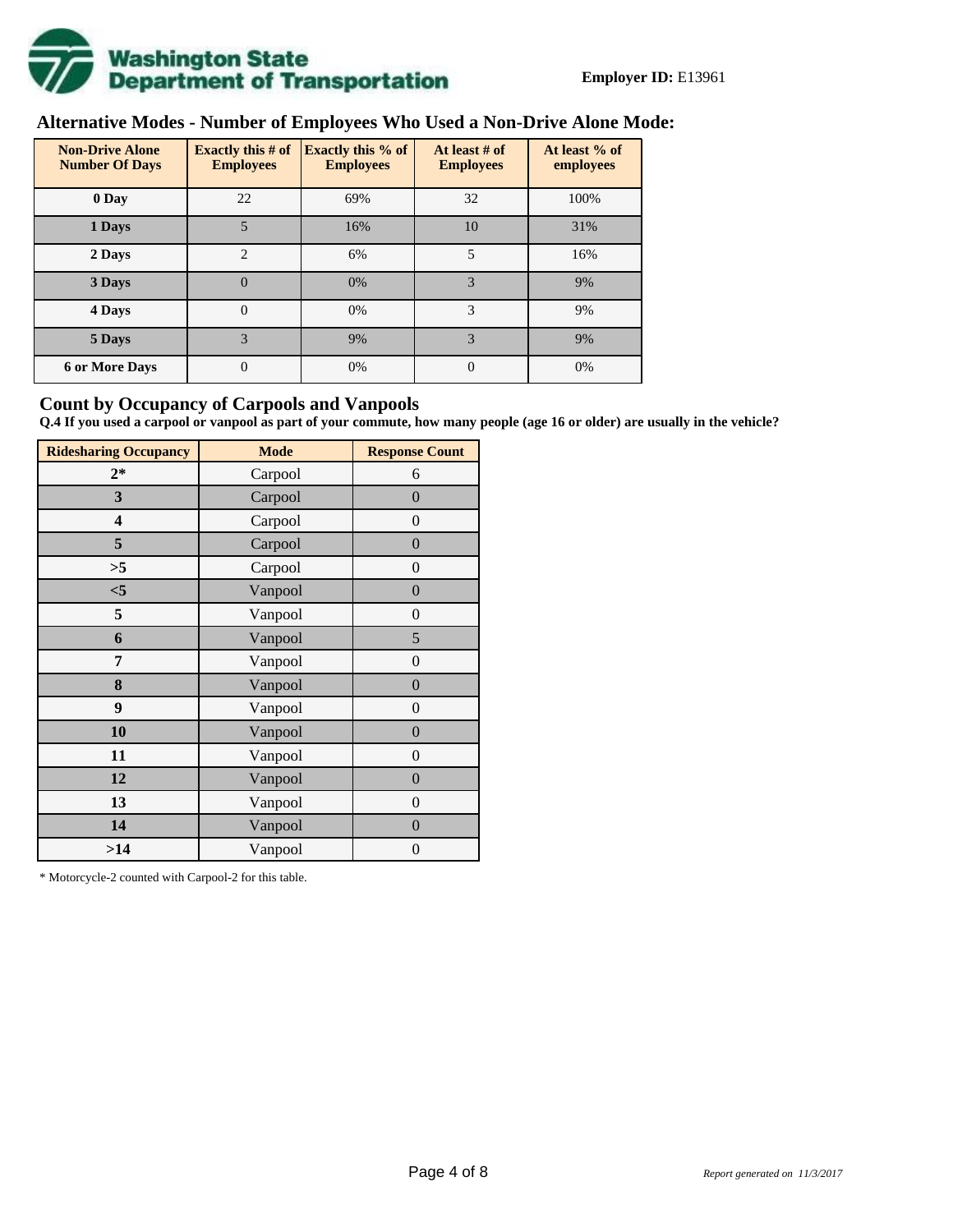

## **Reported Work Schedule - All Employees**

**Q.8 Which of the following best describes your work schedule?**

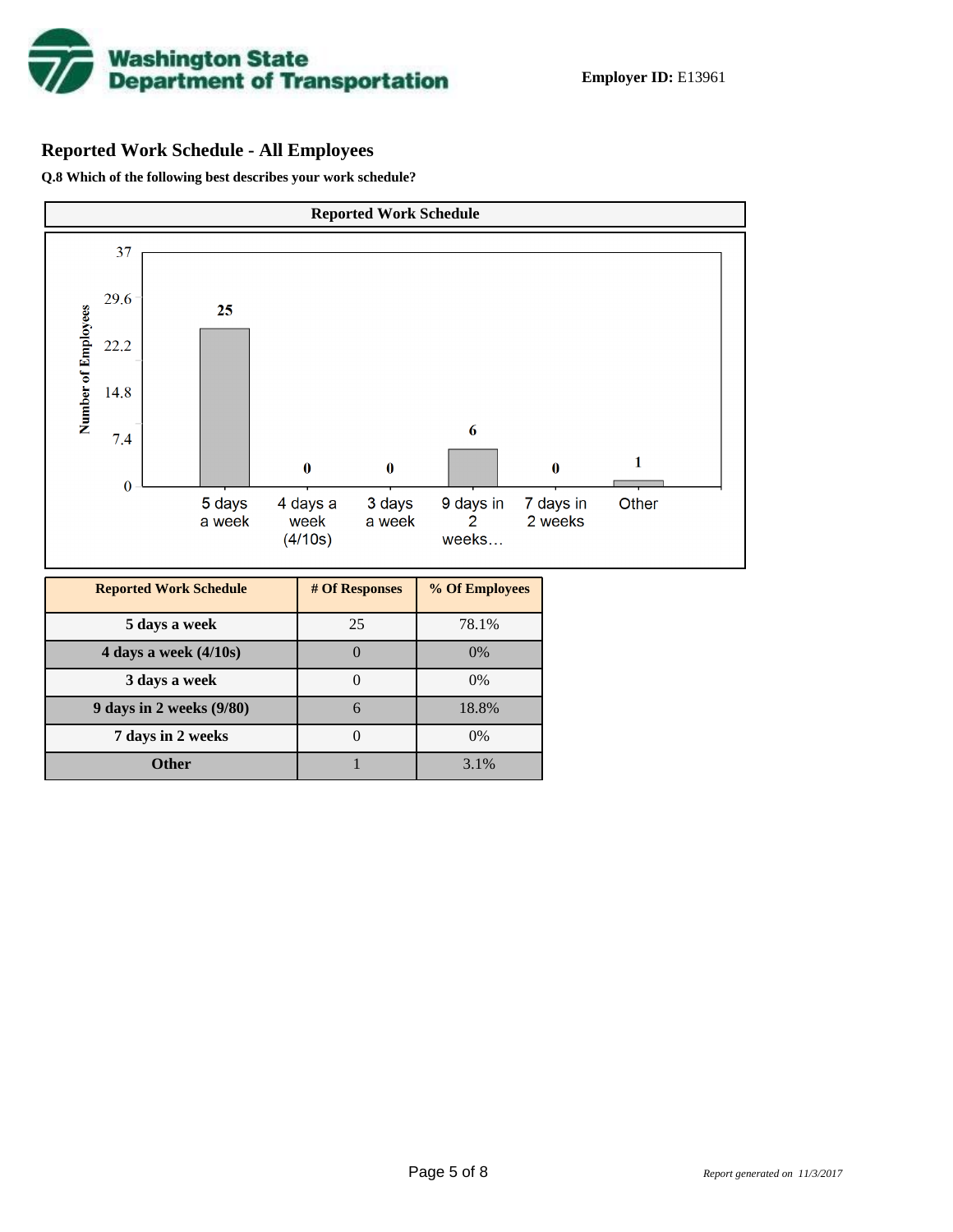

## **Parking and Telework**

**Q.9: On the most recent day that you drove alone to work, did you pay to park? (Mark "yes" if you paid that day, if you prepaid, if you are billed later, or if the cost of parking is deducted from your paycheck.)**



**Q.10: How many days do you typically telework?**

| <b>Telework Frequency</b>           | # of Responses | % of Responses |
|-------------------------------------|----------------|----------------|
| No Answer/Blank                     |                | $0.0\%$        |
| I don't telework                    | 15             | 46.9%          |
| Occasionally, on an as-needed basis | 11             | 34.4%          |
| 1-2 days/month                      |                | 3.1%           |
| 1 day/week                          |                | 12.5%          |
| 2 days/week                         |                | 3.1%           |
| 3 days/week                         |                | $0.0\%$        |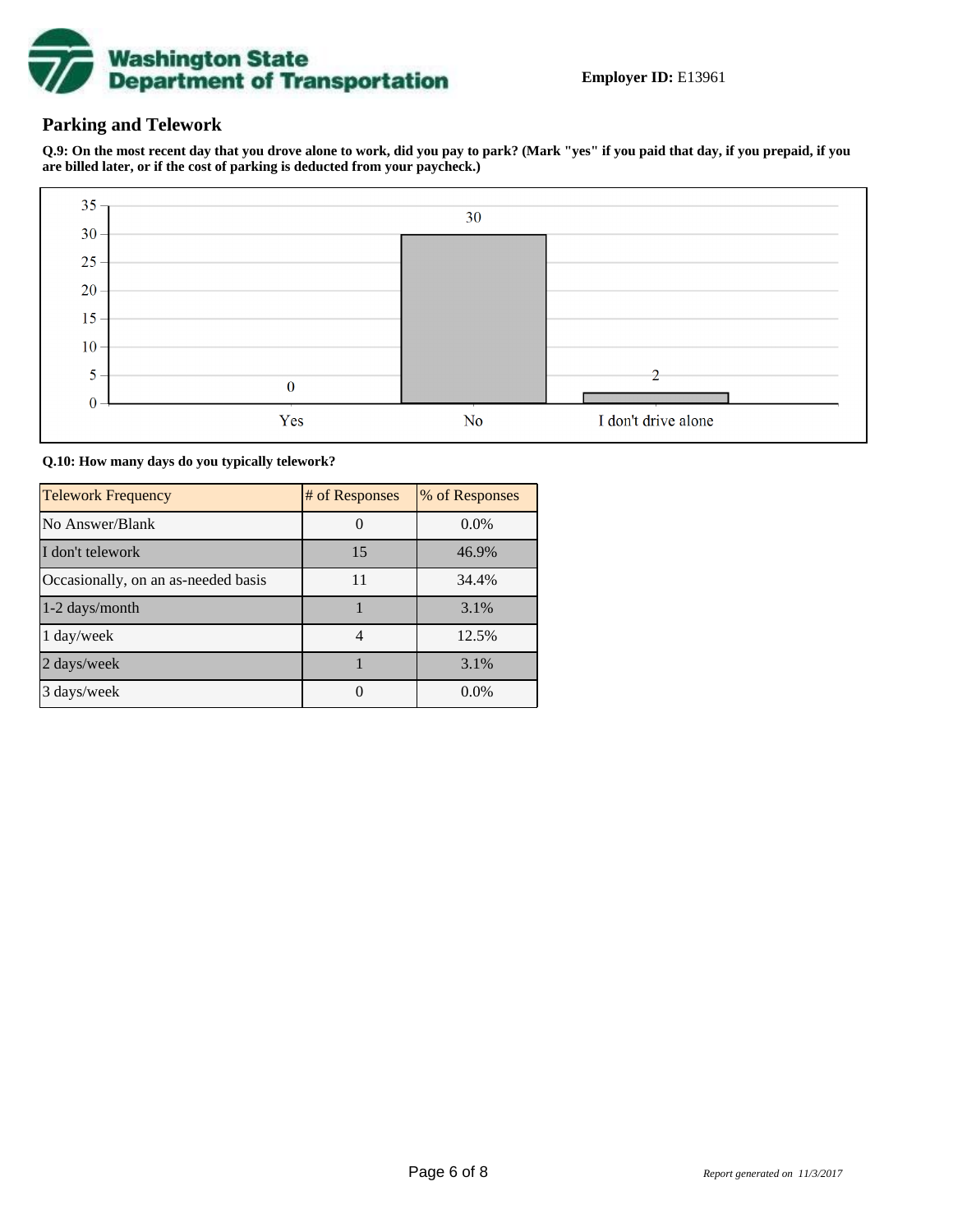

## **Reasons for driving alone to work/not driving alone to work**

**Q11. When you do not drive alone to work, what are the three most important reasons?**

| <b>Question Text</b>                                           | # of Responses | % of Responses |
|----------------------------------------------------------------|----------------|----------------|
| I have the option of teleworking                               | 13             | 23.2%          |
| To save money                                                  | 9              | 16.1%          |
| Driving myself is not an option                                | 7              | 12.5%          |
| Personal health or well-being                                  | $\overline{4}$ | 7.1%           |
| To save time using the HOV lane                                | $\overline{4}$ | 7.1%           |
| Financial incentives for carpooling, bicycling or walking.     | 3              | 5.4%           |
| Free or subsidized bus, train, vanpool pass or fare benefit    | 3              | 5.4%           |
| Cost of parking or lack of parking                             | 3              | 5.4%           |
| Emergency ride home is provided                                | 3              | 5.4%           |
| Environmental and community benefits                           | 3              | 5.4%           |
| Other                                                          | 3              | 5.4%           |
| Preferred/reserved carpool/vanpool parking is provided         | $\mathbf{1}$   | 1.8%           |
| I receive a financial incentive for giving up my parking space | $\Omega$       | $0.0\%$        |

#### **Q12. When you drive alone to work, what are the three most important reasons?**

| <b>Question Text</b>                                      | # of Responses | % of Responses |
|-----------------------------------------------------------|----------------|----------------|
| I like the convenience of having my car                   | 20             | 26.0%          |
| Riding the bus or train is inconvenient or takes too long | 16             | 20.8%          |
| Family care or similar obligations                        | 13             | 16.9%          |
| My commute distance is too short                          | 12             | 15.6%          |
| Other                                                     | 8              | 10.4%          |
| Bicycling or walking isn't safe                           | $\overline{4}$ | 5.2%           |
| My job requires me to use my car for work                 | 3              | 3.9%           |
| There isn't any secure or covered bicycle parking         |                | 1.3%           |
| I need more information on alternative modes              | 0              | $0.0\%$        |